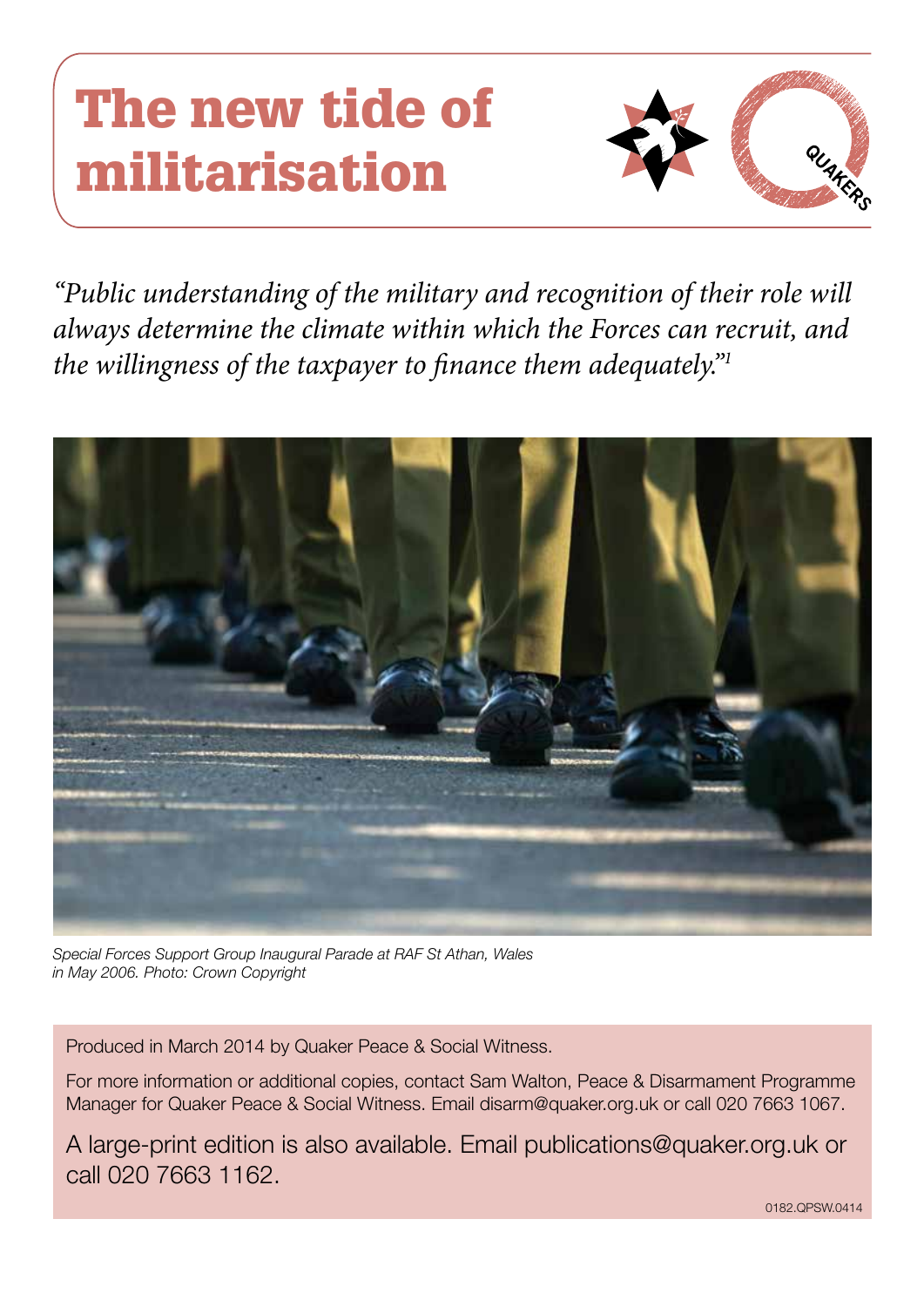## *Contents*

| 1. Introduction                       | З  |
|---------------------------------------|----|
| 2. The meaning of militarisation      | 4  |
| 3. What we see happening              | 5  |
| 4. The strategy behind militarisation | 8  |
| 5. Conclusions                        | 11 |
| 6. Implications                       | 12 |
| 7. Closing remarks                    | 15 |
| <b>Notes</b>                          | 16 |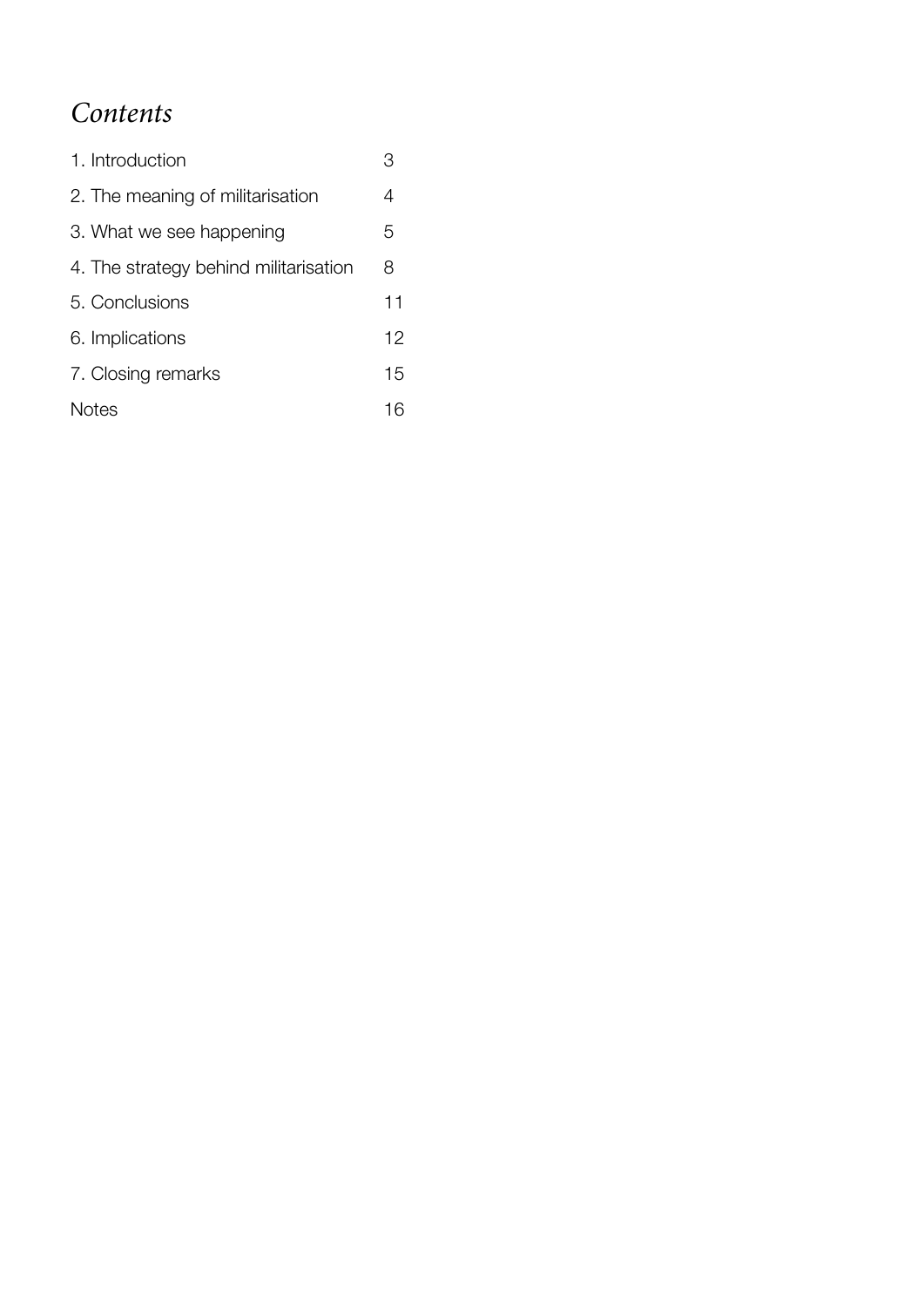## 1. Introduction

Militarism is ever-present in British society. Soldiers have always marched at state events; cadet forces are part of state and private schools; armed forces recruiting offices can be found in many town centres. Successive governments have been under constant pressure from arms manufacturers to buy more weapons.

But there is a new and different tide of militarisation that has developed over the last five years. The general public do not seem to be aware of it, and it is not being discussed or scrutinised. In this briefing I will show that there is a coherent government strategy behind this tide, which is aimed at increasing support for the military.

This document demonstrates that the main reason the government is seeking to increase support for the military is to raise the willingness of the public to pay for the military, to make recruitment easier, and stifle opposition to unpopular wars. Quaker Peace & Social Witness hope this briefing will start a conversation about these issues.

This briefing does not cover all aspects of militarism and the government strategy to promote it in our society, as this is a vast topic. There is much more work to be done to scrutinise the new tide of militarisation breaking over our society.



*Crowds cheer as soldiers march through a ticker tape parade in Cardiff for the Armed Forces Day 2010 National Event. Photo: Crown Copyright*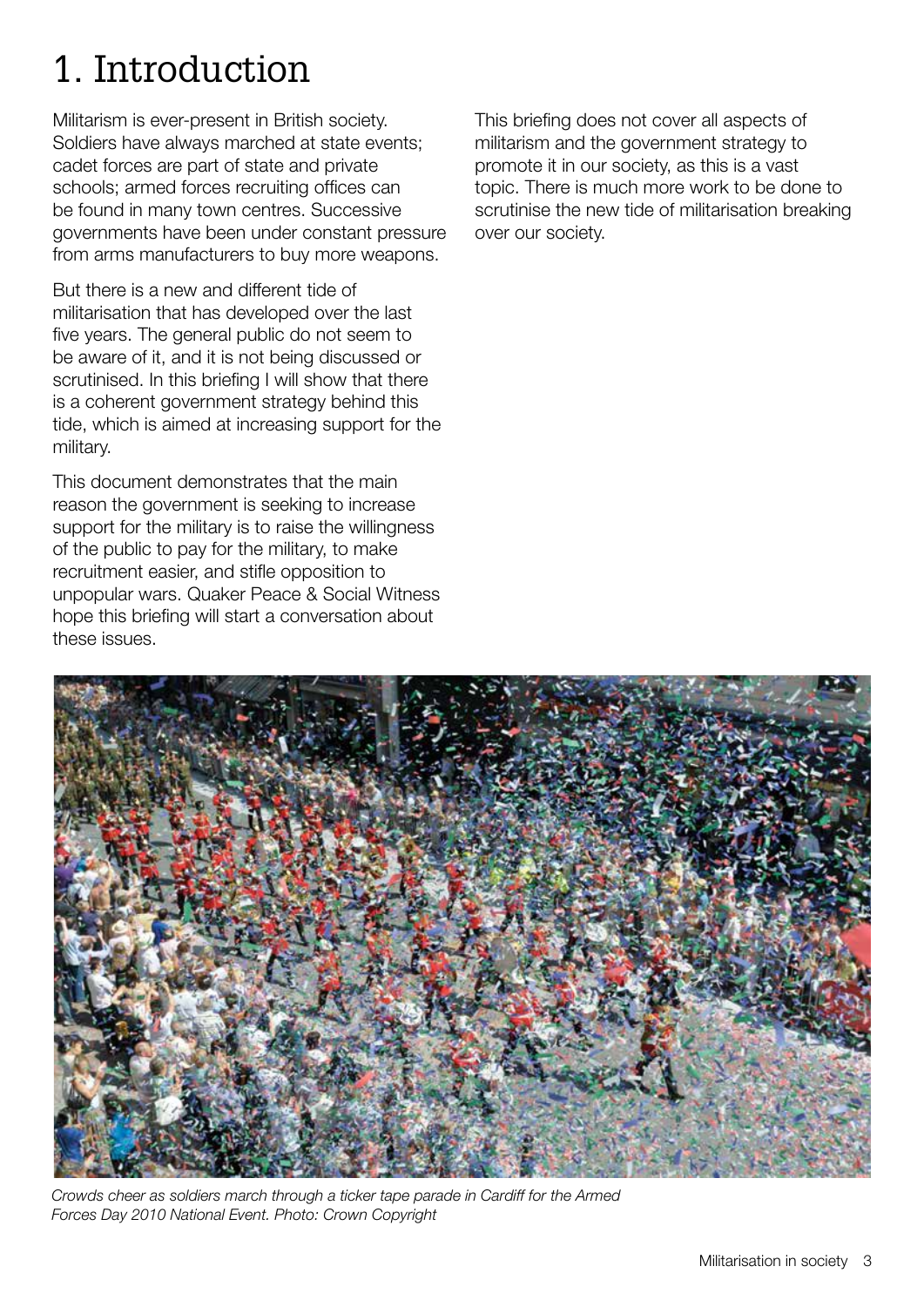## 2. The meaning of militarisation

This section will outline a model for thinking about what the militarisation of society is.

'Militarisation' as used in this briefing is based on the following statement: "To become militarised is to adopt militaristic values and priorities as one's own, to see military solutions as particularly effective, to see the world as a dangerous place best approached with militaristic attitudes".<sup>2</sup> 'Militarism' is also used, and refers to "the belief or desire of a government or people that a country should maintain a strong military capability and be prepared to use it aggressively to defend or promote national interests."3

The relationship between the military establishment and society needs to be thought about. The

military establishment tends to conceptualise its relation to society as part of a "Clausewitzian Trinity of Government, Armed Forces and Society."4



support war directly: the military, arms companies and government. The bottom layer is the wider society, which supports the second layer: schools, colleges, universities, media, public spaces and culture.

For war to occur, the military, arms companies and the government need to be in a position to support war. But in order to be in this position, they need to have enough support from the general public.<sup>6</sup>

The military, arms companies and the government influence society in order to make sure the public supports their work preparing for war. The involvement of society (bottom layer) by those who prepare for war (middle layer), and the influence of the latter on the former, is the militarisation of society. This briefing looks at how the government is driving a strategy of militarising society to ensure that the military, arms companies and government are war-ready.

## **The Clausewitzian Triangle5**

However, to understand militarism in our modern society (General von Clausewitz died in 1831), perhaps a better place to start is to consider a pyramid of three layers, with war at the top.5 The middle layer contains the institutions needed to

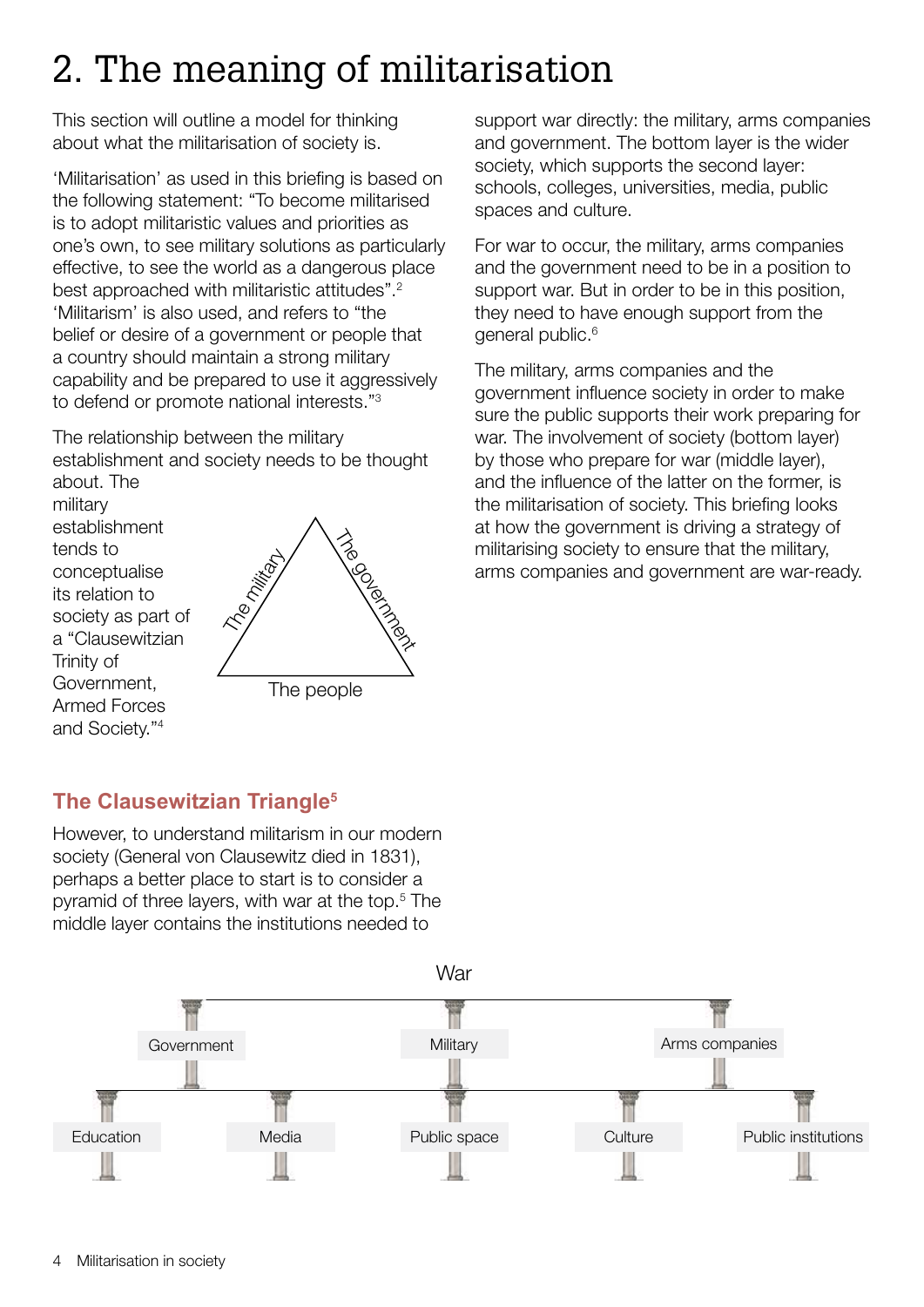## 3. What we see happening

## **Recent history**

The Iraq (2003–2011) and Afghanistan wars (2001–present) have had an impact on military recruitment and public willingness to support the armed forces in Britain.

While the UK has been regularly involved in wars for hundreds of years, this is the first time since World War II that Britain has has had troops deployed abroad in war situation for so long.7 Furthermore, despite media propaganda, the invasions of both Iraq and Afghanistan have been unpopular and not widely understood. These wars, combined with the absence of a perception amongst the general public of a significant threat to the nation (an analysis that the government agrees with), $8$  have not made things easy for the military in terms of recruitment.

Likewise, while a significant majority of the general public are keen to fund equipment – especially protective equipment – for the troops that are deployed, they are less keen to fund the more expensive elements of military equipment required to project force to all corners of the globe, for example aircraft carriers, long-range missiles and jet aircraft.

## **New militarism**

This section looks briefly at the principal areas in which the new militarism is having an effect on society. This is an extensive area spanning the whole of society, so there will be gaps, but many areas are touched on.

### **Education**

The military have a long history of involvement with schools in Britain, most familiarly through the Combined Cadet Force (CCF).<sup>9</sup> However, in recent years the military's influence in all schools has grown in sophistication, reach and political support.

The Secretary of State for Education, Michael Gove, has said that "Every child can benefit from the values of a military ethos."10 His enthusiasm for military involvement has resulted in a 'Military Ethos Programme', designed to "foster confidence, self-discipline and self-esteem whilst developing teamwork and leadership skills."11

This involves the Department for Education working in partnership with the Ministry of Defence to fund a range of projects across many aspects of education. These include a £10.85m expansion of the cadet forces so that 100 more state schools will be able to develop cadet forces by 2015; 'Troops to Teachers', to fast-track graduate and non-graduate ex-military personnel into teaching; and £8m for 'alternative provision with a military  $e<sup>'12</sup>$  – educational programmes for young people permanently excluded from school, staffed by ex-military personnel, and some of which involve doing activities in military uniforms.

The government is also keen to encourage academies and free schools to use their 'new freedoms' to foster a military ethos. There are also projects to support ex-military personnel to work with schools, mentoring the most 'at risk' young people.

This political support for the 'military ethos' is taking place amidst the armed forces' own efforts to reach out more effectively to schools. In addition to hundreds of thousands of visits to schools, they provide an increasingly wide range of free resources and lesson plans to primary and secondary schools, offer trips to bases, run activity days, support schools to get involved with Armed Forces Day and play an active part in careers events.

Michael Gove's fervour for military involvement in education appears to be founded on his personal admiration for the military, but may also be driven by more pragmatic agendas, such as defence needs. It has become a key part of the government's education policy, despite an absence of any evidence, to support 'military ethos' in order to supposedly provide young people with improved life chances, apparently without any committee scrutiny or parliamentary discussion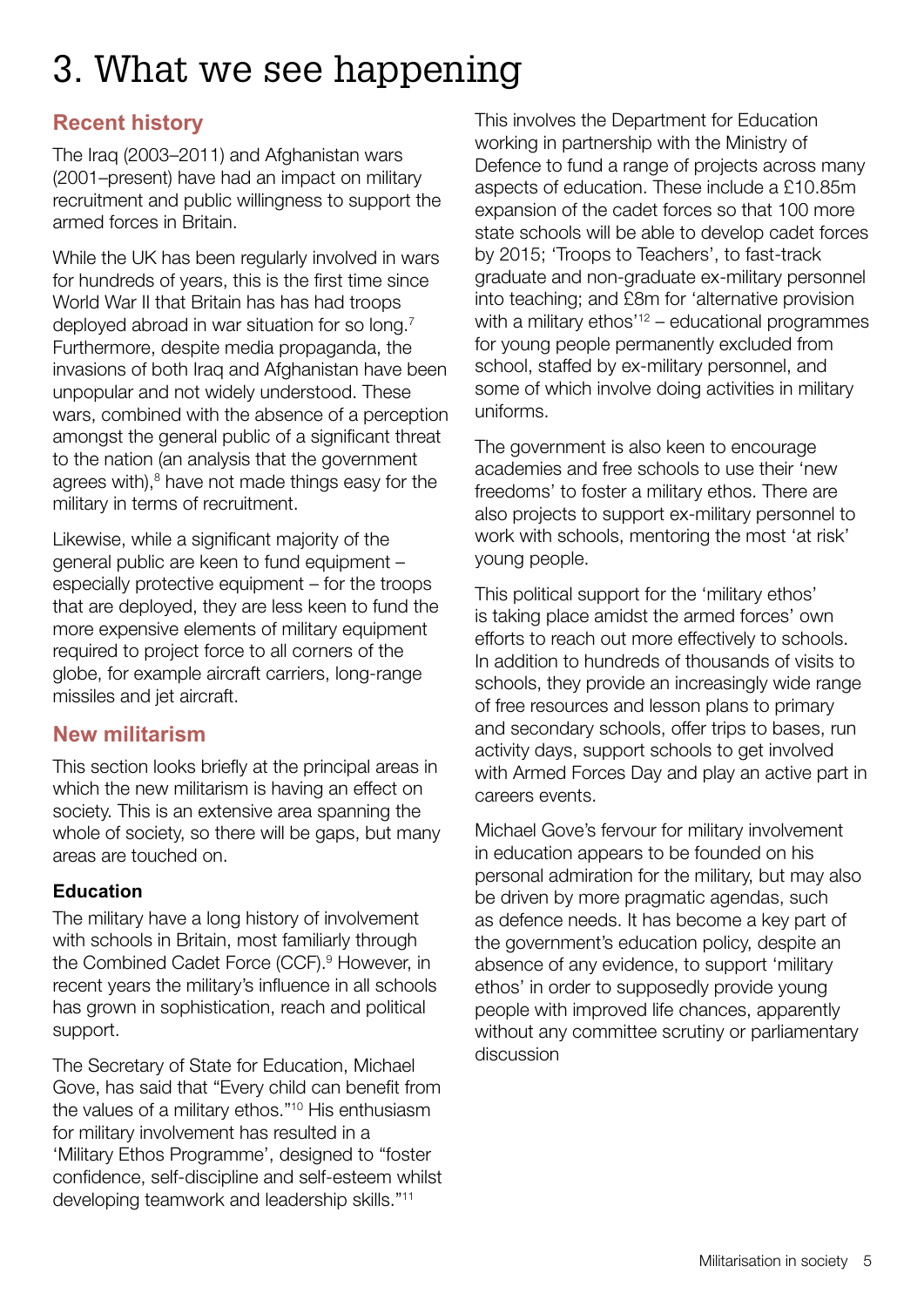#### **Public space**

Armed Forces Day<sup>14</sup> focuses on the individuals in the armed forces and not on military policy or the wars the armed forces are fighting. It takes place in the summer so that children can be involved, and so that exciting sporting and outdoor events can be hosted.

The day has been well resourced, with a website where one can register an event one is running, as well as a shop where one can buy not only bunting, flags and mugs but also whole party packs and a range of clothing. The events mainly consist of fundraising activities for service personnel relief charities, parades, school-linked events or tea parties.

Remembrance Day, formerly Armistice Day, is not a new phenomenon. It is observed on 11 November, the date on which WWI ended in 1918. It traditionally focused on commemoration, with money from poppies sold going to support the war disabled and bereaved, and at a national level has a careful message about the cost of war. However, in the last few years, the tone of the Royal British Legion, which sells and markets the red poppies that are such a big feature of the day, has shifted. This may be partly the tone of Help for Heroes and other new armed forces personnel relief charities.

This shift was pointed out in a letter to *The Guardian* in 2010, signed by six veterans:

*The Poppy Appeal is once again subverting Armistice Day. A day that should be about peace and remembrance is turned into a month-long drum roll of support for current wars. This year*'*s campaign has been launched with showbiz hype. The true horror and futility of war is forgotten and ignored.*

*The public are being urged to wear a poppy in support of "our Heroes". There is nothing heroic about being blown up in a vehicle. There is nothing heroic about being shot in an ambush and there is nothing heroic about fighting in an unnecessary conflict.*

#### *Remembrance should be marked with the sentiment "Never Again".*<sup>15</sup>

The involvement of the military in the Royal British Legion's campaign has also increased. Whereas in the past the role was mainly to participate in

the ceremonies around Remembrance Day, now troops and cadets sell poppies.

An example of the change in the tone of the Royal British Legion is given by troops in public places selling poppies with the cry: "Support our troops!" This is a substantial departure from the Royal British Legion's historic message of remembering the horror of war, towards supporting those involved in current war. Whilst Remembrance Day is not uniformly celebrated across the whole of Britain, and aspects of the 'support our troops' message have always been there, QPSW is not alone in identifying a discernible change. If anything this change seems to be accelerating and adding new dimensions of commercialisation<sup>16</sup> and corporatisation.17 Signs of disagreement about these changes are also growing<sup>18</sup>.

Returning parades occur when military units return from overseas and march through a town.

The military were very prominent during the 2012 Olympics, providing security, mooring a warship on the Thames and in Weymouth Bay, installing missiles on roofs in the vicinity and playing a public part in the ceremonies. We are witnessing a period in public life when it seems impossible to run a public event without it becoming controlled and securitised, and the military are often involved. At royal events, the military have a very public non-security role which is primarily ceremonial.

The national press do not critically analyse the presence and use of soldiers in events such as the London Olympics. They have a strong tendency to be supportive.

The prominent and regular attendance of the military in public life and in public space desensitises people to and normalises the presence of soldiers.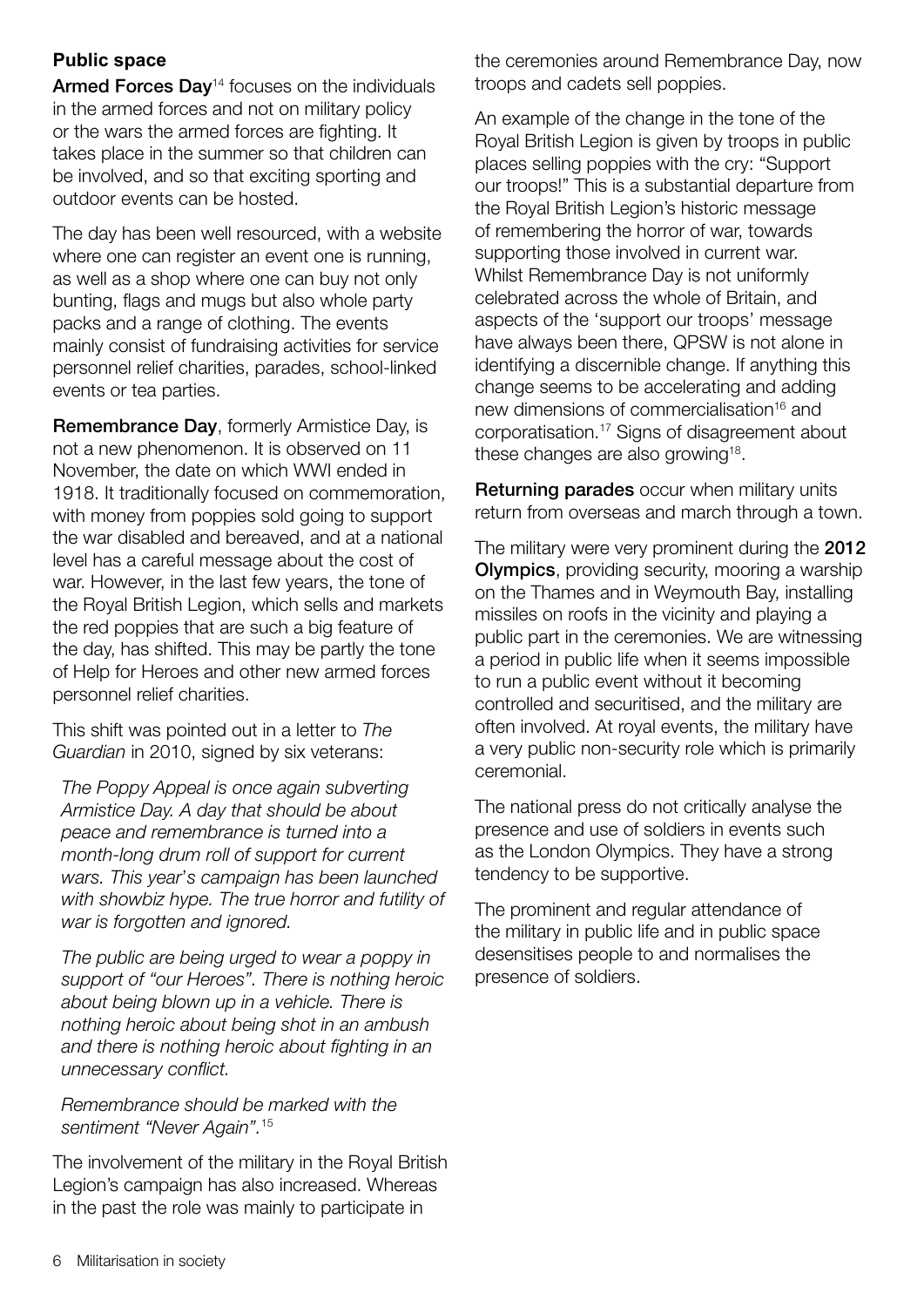## **Politics, media and culture**

Mainstream politicians, perhaps rightly, have identified the armed forces as like "motherhood and apple-pie" – something that the vast majority of people think is unconditionally a good thing. This happens to such an extent that most of the time it is felt that if the military are present or involved in a media or cultural event, there is no need for a balancing presence, whereas there would be if there were an advocate for any particular cause or way of thinking.

Many politicians are clearly keen to grab opportunities to mention how great they think the armed forces are. David Cameron has a tendency to begin an answer to any question about the military with a phrase such as:

*I am absolutely full of support for our armed services and what they do and yes, we do ask them to do a lot on our behalf.19*

Politicians more generally seek to avoid talking about wars and instead seek to focus on the people in the armed forces. This associates them more with the popular armed services personnel and less with the unpopular wars they are sending them off to fight. In our view, this is a deliberate conflation.

The coalition government currently in power has publicly criticised much of the public sector including teachers, NHS staff, local government, the fire service and police  $-$  yet the same criticism is not levelled at the armed forces. This creates a clear imbalance in the way in which public services are regarded.

'Militainment' – entertainment with military themes that celebrates the armed forces – is also increasingly prevalent in society.<sup>20</sup> Military violence is often used in games and films. Although this is not a new development, the frequency, sophistication and depth of military involvement in entertainment is growing. Killing and death as entertainment can be seen as a further example of the normalisation of military options.

## **Non-military state actors**

MPs and local councils often have a tendency to take initiatives to associate themselves with the armed forces in their wards whenever they can. The majority of local authorities have introduced Community Covenants<sup>21</sup> to make it easier for people serving in the armed forces to access services, though they are seen by many in the armed forces as a gimmick.<sup>22</sup> Some have even appointed Armed Forces Champions for their areas.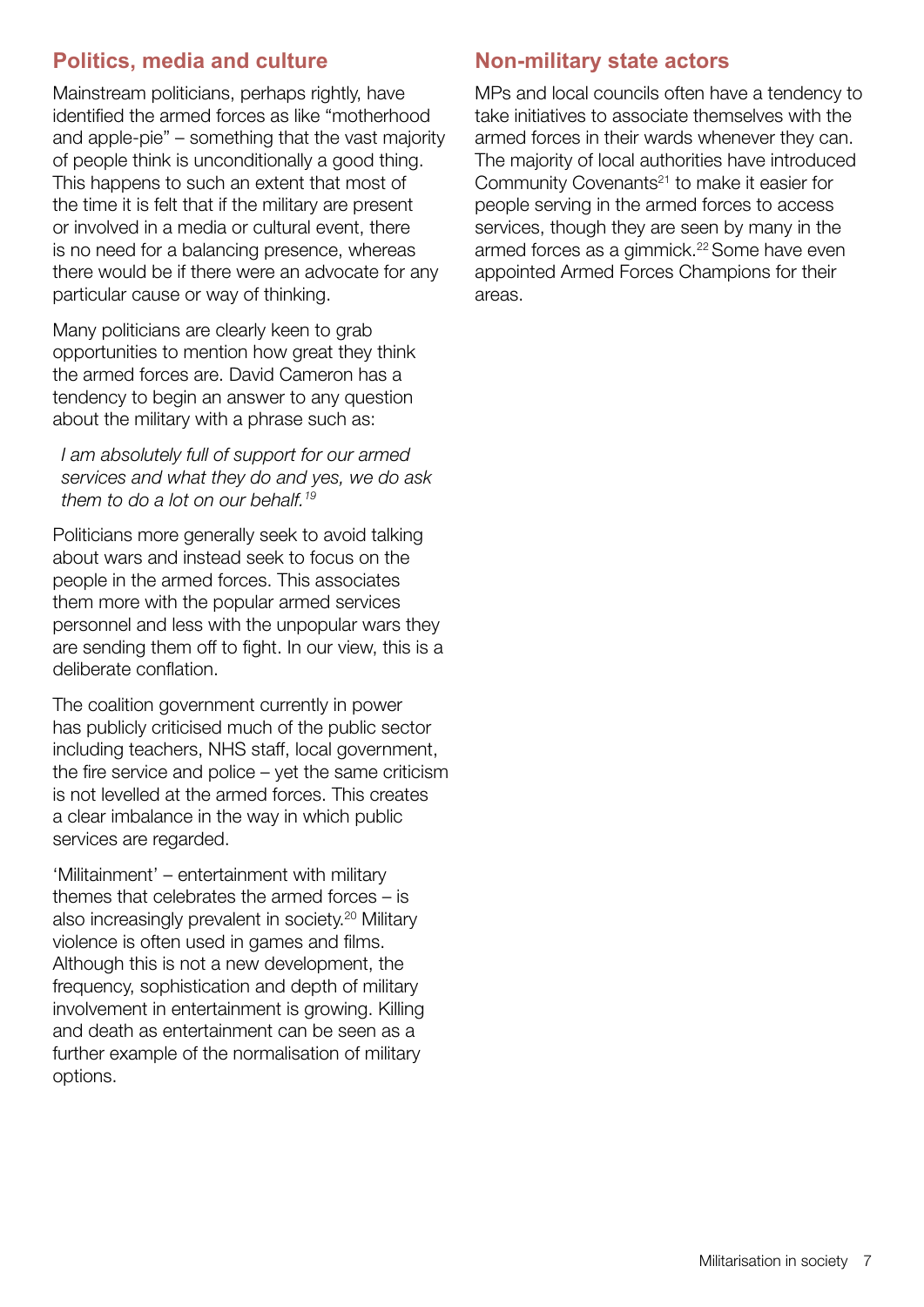## 4. The strategy behind militarisation

## **A note on methodology**

In a bill of law or an official government paper the government will usually outline what they intend to do, but will not always explain why they are doing it. However, the reasoning and logic behind government policy become apparent at the step before: in the reports, reviews, 'task forces' and commissions that the government sets up at the start of implementing a new policy.

The research which produced this briefing has included looking at the *National recognition of our armed forces* report, *Future reserves 2020*, and the *Youth engagement review*. Most of the recommendations made in all three have been adopted by the government.

### *National recognition of our armed forces*

In May 2008 Quentin Davies MP reported to then Prime Minister Gordon Brown on the outcomes of an inquiry he had led into the 'national Recognition of our armed forces'.23 The report aimed to address how

*the military... have become increasingly separated from civilian life and consciousness.*

#### It recognised that

*public understanding of the military and recognition of their role will always determine the climate within which the Forces can recruit, and the willingness of the taxpayer to finance them adequately.*

The recommendations centred around

*a re-appraisal by the Armed Forces themselves of the priority given to public outreach, and to relations with politicians and the media in particular.* 

In short, it argued that the public are not sufficiently aware of the military, and therefore not sufficiently supportive. The military must proactively address this by relating better with politicians, the media and the public to ensure future recruits and funding.

The report made 40 recommendations in four areas:

- Increasing visibility, which included wider use of uniforms, a more systematic approach to homecoming parades and a British Armed Forces and Veterans Day (now Armed Forces Day).
- Improving contact, which included annual public outreach programmes, affiliations with local government, civic bodies and livery companies and encouraging more media activity.
- Building understanding, which included MP visits to combat zones, an increase in combined cadet forces in comprehensive schools and more content on the national curriculum.
- Encouraging support, which included greater use of military and veteran's identity cards, military discounts and greater military involvement in national sports events.

In October 2008 the Ministry of Defence published the government's response.<sup>24</sup> This endorsed the report and the vast majority of the recommendations.

## *Future reserves 2020*

In July 2011 a commission consisting of Nicholas Houghton, a general, Julian Brazier MP, and Graeme Lamb, a retired lieutenant general, published the findings and recommendations of their review of Britain's reserve forces.25

The commission was

*guided by the desire to meet four requirements:*

*First, that the overall capability and utility of our Armed Forces would be enhanced.*

*Second, that Defence would better harness the talents and the volunteer ethos of the country.*

*Third, that the Armed Forces would become better integrated with and understood by the society from which they draw their people.*

*Fourth, that Defence would become more cost effective to run.*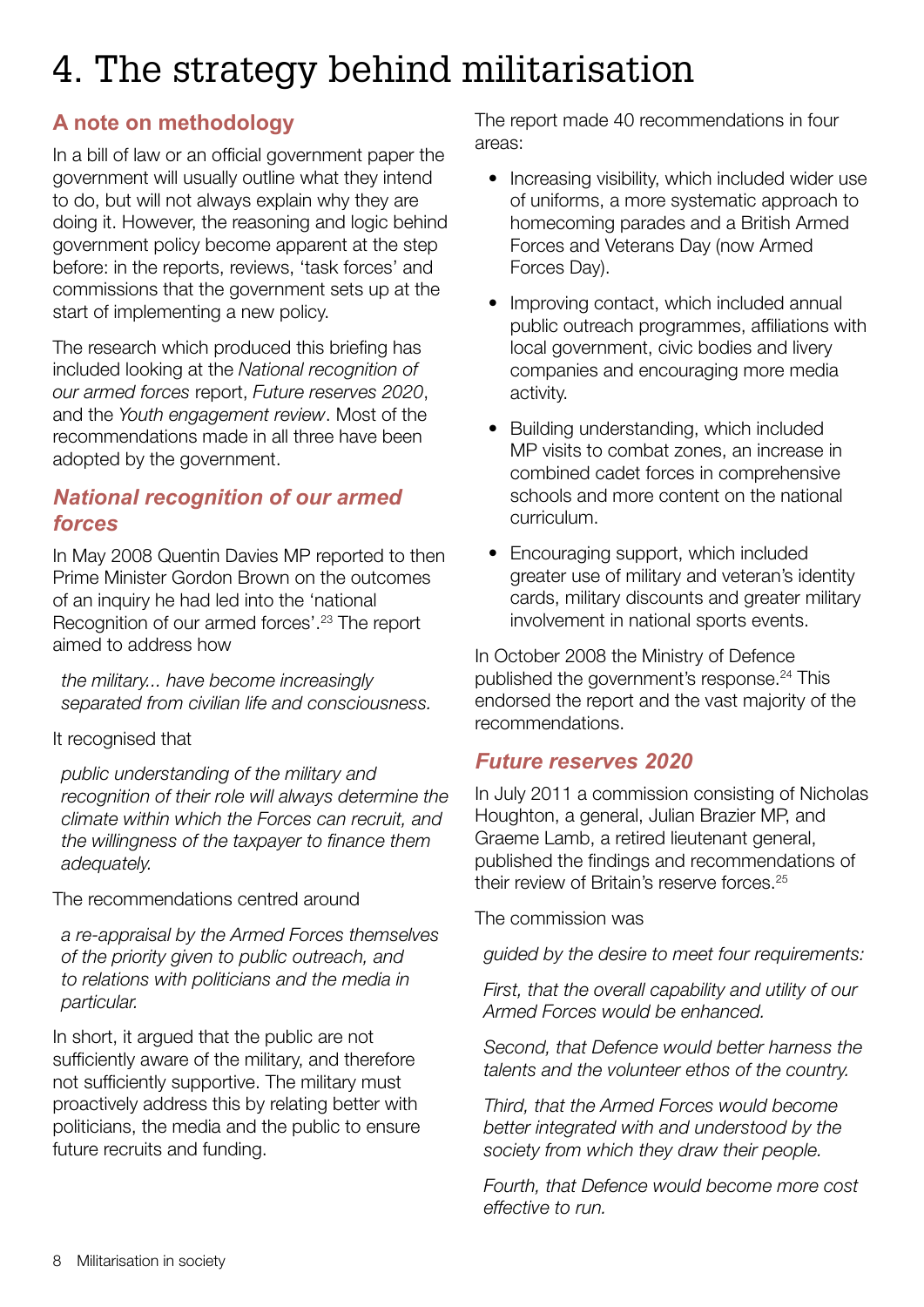While the first and fourth requirements are fairly unsurprising, the second and especially the third make it clear that a significant aim of the commission was to find ways that the reserve forces can be used to strengthen the support for the military from society.

In the introduction the commission also refers to a lack of public understanding for the role of the military:

*Cohesion between what is referred to as the Clausewitzian Trinity of Government, Armed Forces and Society, has been weakened by misunderstanding over the UK's involvement in unpopular conflicts, and the absence of an existential threat.*<sup>26</sup>

It is unclear what the 'misunderstanding' being referred to here is, and which part of the trinity created it. Perhaps this refers to how for over a decade Britain has been engaged in wars where significant numbers of British soldiers have been killed, and their deaths have been relentlessly reported in the media.

The main thrust of the report is that we need to increase the number of reserves to about 38,000 from their current level of around 25,000.<sup>27</sup>

This is for reasons of cost and various points about efficiency and effectiveness, but also because reserves are effective at linking the military with society:

*The benefits of using Reservists to help connect with the Nation are extensive.* 

*Defence could... use the Reserves better to reinforce the links with society.* 

The report recommends:

*allocating the Reserves a more formalised role in connecting Defence with society and the Nation at large.*

Looking abroad, it explains how other nations already do this:

*Our allies recognise the value that Reservists bring in maintaining society's understanding of the reasons for continuing to invest in Defence.* It also suggests that the government should use the reserves particularly for activities in the UK, as

*response in support of civil contingencies is an important area where localism, volunteering and the Defence narrative could be substantiated by visible, positive Reservist action. This role is seen as central to Community and Employer support in our principal allied nations*,

#### adding

*The higher profile that this will afford Reservists within their local communities should have significant long term benefits in developing a Society which is connected with and more supportive of Defence.*

In summary, it is not only the operational effectiveness of the reserves that wins them the role in UK-based activities, but the propaganda effectiveness for promoting support for the military.

But *Future reserves 2020* also talks about creating rationales for the military:

*In the UK, a revised National Security/Defence strategic narrative should be developed, to reestablish popular understanding of Defence and the rationale for the Nation's Reserves*,

#### as

*a greater perceived existential threat to a nation raises tolerance for the use of Reserves*,

#### noting that

*in the absence of an existential threat, some nations have successfully synthesised this narrative as a means to galvanising a people in the event of strategic shock.*

In summary, what they are saying is that we need to make sure there is a perceived existential threat to the UK so that the public will be willing to support the use of the armed forces and specifically the Reserves.

In July 2012 the Ministry of Defence presented to parliament the white paper *Reserves in the future force 2020: valuable and valued*, 28 which followed on from *Future reserves 2020*. This and the Defence Reform Bill that stems from it put in place the measures outlined in *Future reserves 2020.*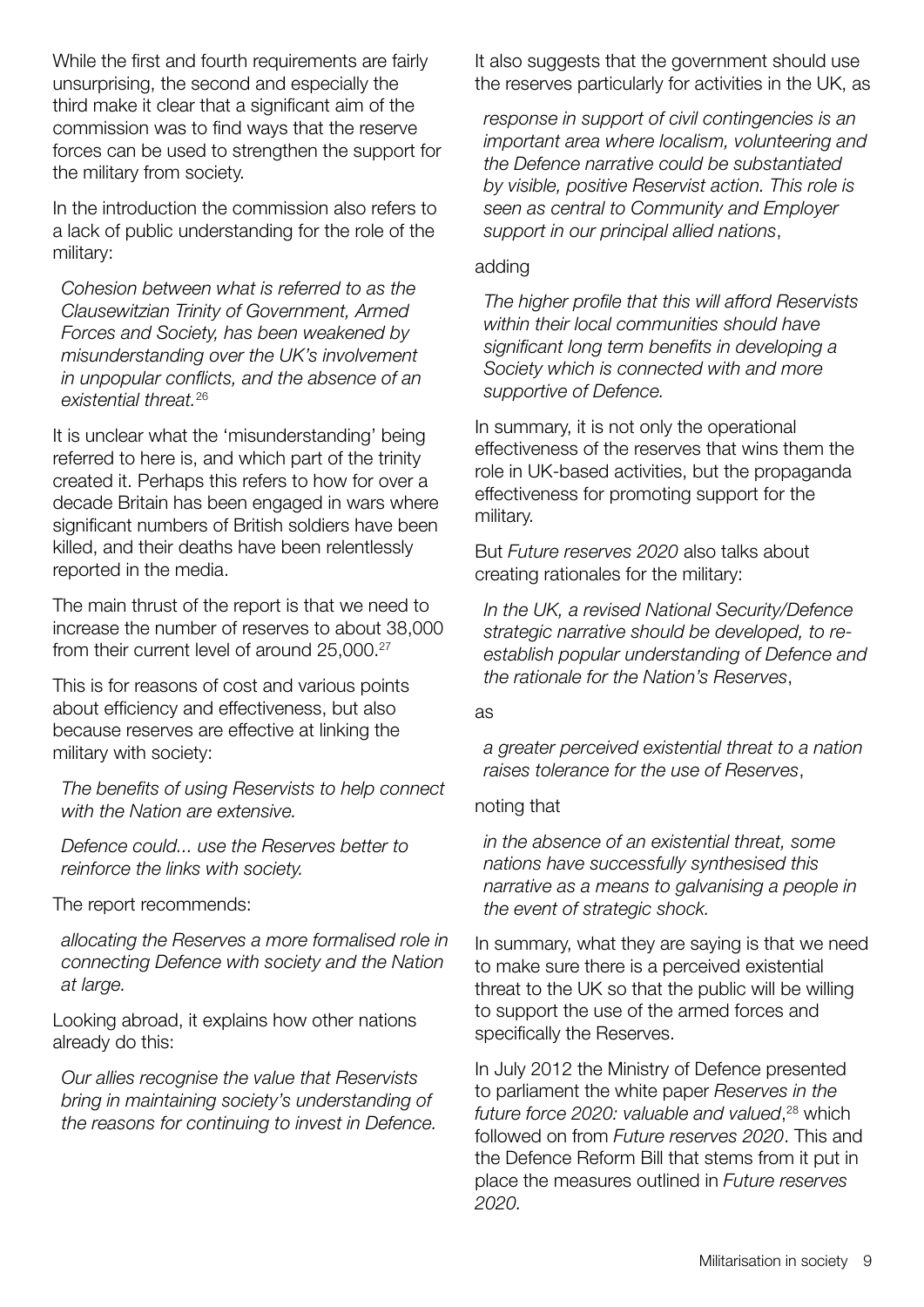## **Defence** *Youth engagement review*

In November 2010 James Plastow was given the task of conducting a 'youth engagement review' to determine how the Ministry of Defence can deliver 'youth engagement' cost-effectively. In December 2011 he delivered his final report,<sup>29</sup> the executive summary of which has a revealing opening:

*The three Services each run or part fund very comprehensive external engagement operations with children and young people in schools and communities. This external engagement should meet two clear Defence outcomes: An awareness of the Armed Forces' role in the world and the quality of its work and people, in order to ensure the continued support of the population; and recruitment of the young men and women that are key to future sustainment and success. However a fair proportion of Defence's current youth engagement activity (principally the cadet forces), whilst contributing to awareness and recruitment ends, also meets much wider personal and social development needs.* 

To paraphrase, the armed forces engage with the youth in order to (1) make people think that the armed forces are great, thus ensuring support for the armed forces and (2) recruit to the armed forces. Much of the youth work is also good for (3) personal and social development. Later on the report calls these the three principal outcomes: (1) awareness, (2) recruitment and (3) development.

In the summary of the executive summary, Plastow explains:

*The Review sets out proposals to ensure that Defence's youth engagement effort not only meets Defence needs more precisely, but is ready to increase the valuable part it plays in the personal and social development of young people.*

This acknowledges that personal and social development of young people is not a Defence need. This is said even more explicitly in the body of the report:

*The Review has established that Defence seeks two core outcomes from its youth engagement activity (awareness and recruitment), but* 

*much of the activity currently undertaken contributes to a third outcome (personal and social development) which, whilst not a Defence output, should be of significant interest to other Government departments.*

And:

*The development outcome ... only contributes to recruitment and awareness.*

That said, the review repeatedly alludes to how the armed forces need to emphasise the incidental outcome of development if they want to tap into society's wider need for youth programmes to reach more young people:

*There is clearly a demand for youth development activity, but Defence will need to change its approach to how this is tasked and funded, if it is to play an increased part in crossgovernment youth initiatives.*

The review also notes that:

*The awareness requirement is not being properly championed at a time when it is of increasing importance.30*

This is then footnoted with the following comment:

*High operational commitment, but debate on the Armed Forces future and reducing Armed Forces footprint.*

In summary, with forces having been deployed in wars abroad for over a decade, and a government looking to make savings, the armed forces need as much support as they can get in order to minimise the cuts to their numbers and budgets.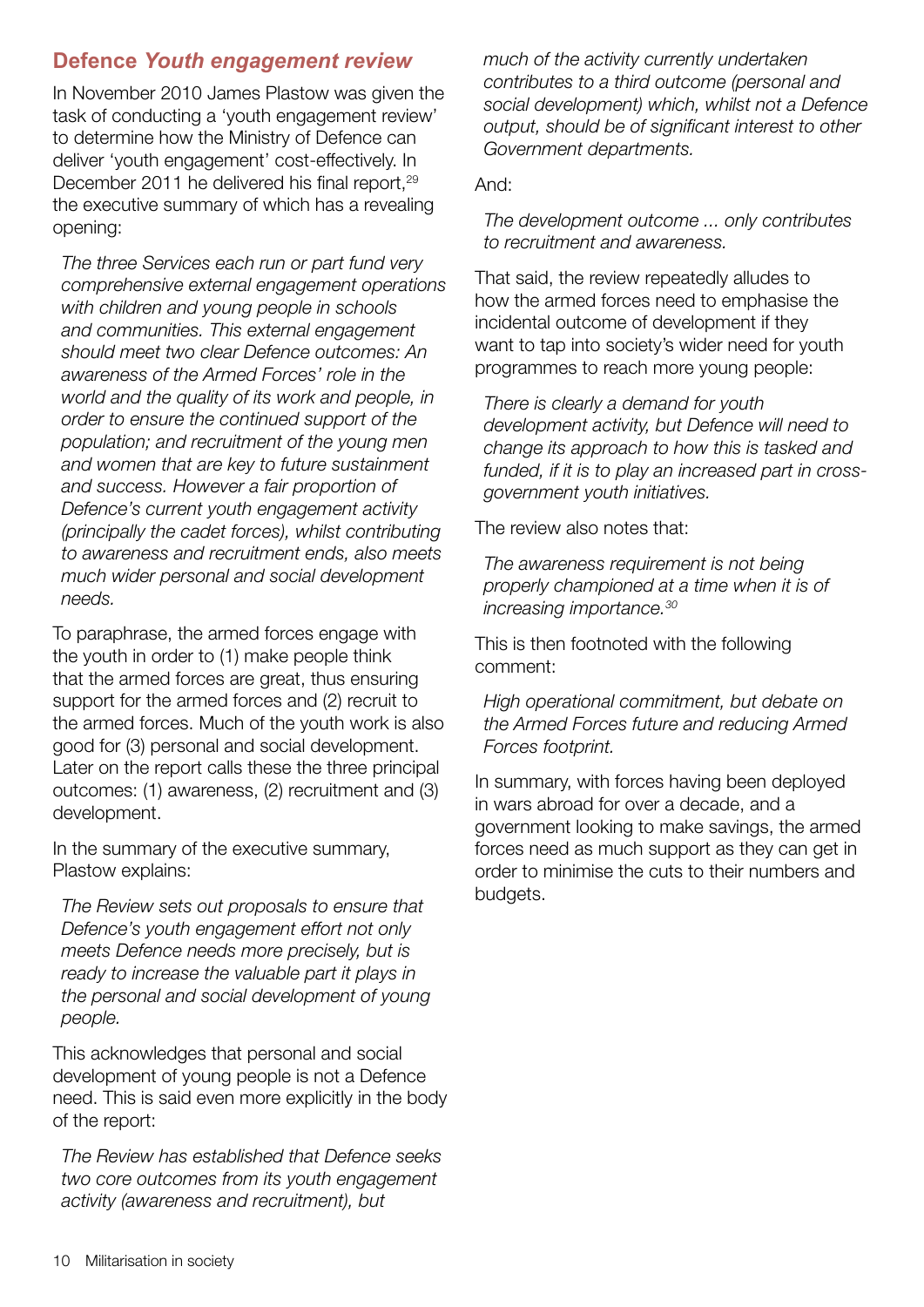## 5. Conclusions

## **An overarching strategy**

The *National recognition of our armed forces* report is the foundation of the strategy of militarising UK society. The report and the complete adoption of the policies within it are the primary driving force behind the new tide of militarisation in our society.

The report is the overarching strategic statement that seeks to cover all segments of society. Other government strategy around the military follows on from the thinking it has established. That it was created under a Labour government, and yet the current coalition of the other two main parties still supports it indicates how deep rooted the policies in it are.

### **One aim**

The *National recognition of our armed forces* report, *Future reserves 2020* and the *Defence youth engagement review* all repeatedly refer to the importance to the Ministry of Defence and the armed forces of building public support for the armed forces.

### **Two key outcomes**

However, public support for the armed forces is not an end in itself. All three reports also identify the two key things the Ministry of Defence and the armed forces have to gain from building public support for the armed forces: a public willing to fund the military and the military's ability for the military to recruit. These are the two things the MoD and the armed forces want to gain by militarising society. In the view of Quaker Peace & Social Witness, these are the true purpose of the new wave of militarism.

## **Supporting members of the armed forces not the primary outcome**

In the eyes of the authors of these reports and the establishment that has based its policies upon them, the primary intended outcome of building public support for the armed forces is not to more effectively support members of the armed forces – although this is certainly desirable, it is a secondary outcome.

"Rather, supporting armed forces personnel" is the headline under which the true aims of making the public willing to fund the military and boosting the military's ability to recruit can be achieved, because supporting armed forces personnel is very popular.

### **The purpose of armed forces youth work**

The armed forces engage in youth work to boost their support and recruitment. In their view, a significant but definitely secondary bonus of much of their youth engagement is that it can develop young people, but this is not its core purpose. Indeed, developing young people is very much the sugar coating on the pill that allows a military presence to be swallowed by schools.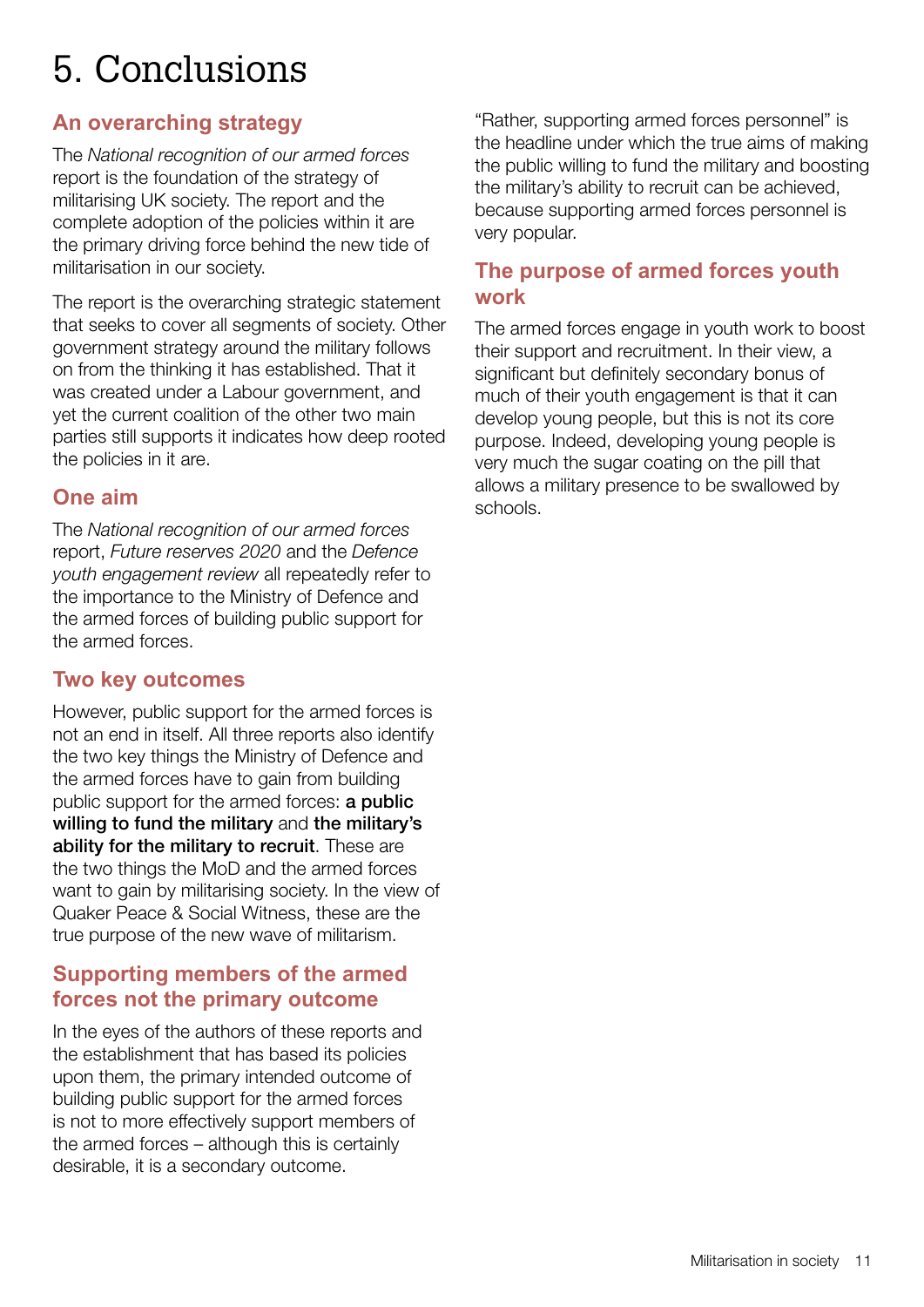## 6. Implications

A huge cross-party government programme dedicated to ensuring that the military are popular in society has implications other than the popularity of the armed forces and ease of military recruitment. They are briefly explored below.

## **Stifling criticism of war**

In Britain there is a huge cross-party government programme dedicated to ensuring that the military are popular in society. It is inevitably hard to criticise a war if in the minds of many this is conflated with criticism of the armed forces. It is made more difficult if politicians deliberately nurture this conflation.<sup>31</sup> In a democracy this is particularly worrying as a risk associated with this would be that the UK ends up deploying personnel in wars where it otherwise would not.

During the run-up to the Iraq war of 2003, the then Prime Minister Tony Blair tried to explain the reasons for the war, and ended up with a public that was deeply opposed. Many people don't know the reasons why Britain is at war in Afghanistan, and the rationale has not been subject to the scrutiny that the reasons for the Iraq war had. The deliberate conflation by politicians between the armed forces and war is an effective device that is used to avoid debate around the reasons for British involvement in the Afghan war. It may be that politicians do not question the wars that have begun, as their opponents will use the conflation between armed forces and war to paint them as critical of the armed forces. This possibility is supported by the way opposition to the invasion of Iraq in 2003 from politicians was largely silenced as soon as British troops were on the ground there.

The conflation of armed forces personnel with the wars they are fighting means that it is hard to have a rational discussion on the legitimacy of war. Indeed, in writing this briefing we are concerned that the frequent conflations in this area will be used to stifle conversation about militarisation in the same way they are used to stifle criticism of war.

Such conflation also affects the choices made by those who oppose the Afghan war. This is firstly

because it makes those who oppose the war more likely to direct their anger against armed service personnel; and secondly because it makes it hard for them to express their opinions publicly, which may force them away from the channel of debate and direct them to extremism.

There are also potentially unforeseen consequences of this conflation. With foiled attacks on armed forces personnel in the UK in summer 2013 and the tragic murder of Lee Rigby in Woolwich, London, perhaps this conflation has already claimed its first victims.

## **Glossing over negative aspects of the military**

One aspect of a coordinated strategy to boost the popularity of the military is that it tends to gloss over the negative aspects of the military. Whatever the recruitment brochures say, there are other sides to army life apart from kayaking, muddy faces and camaraderie. There are massive problems of bullying, classism, sexism, homophobia and racism in the armed forces.<sup>32</sup> This is something which bodies external to the armed forces need to scrutinise and resolve, not gloss over and ignore. It is also a problem if wider society forgets this and considers a person's experience with the armed forces as evidence that they will behave in an exemplary manner, particularly in the programmes that put ex-armed forces personnel in contact with vulnerable children.

Armed forces personnel are often mentally and physically damaged as a result of their work. Those leaving the armed forces have elevated risks of violent offending, mental health problems and alcohol abuse,<sup>33</sup> and they need the support of wider society. The Ministry of Defence is not expected to fully support and rehabilitate them in the way that other parts of government would be expected to do for people similarly damaged in their employ. Society needs to be aware of these potential needs if it is to address them.

### **The wrong motivations for youth work**

The armed forces engage in youth work primarily to boost their own support and to recruit. Youth development is secondary to these primary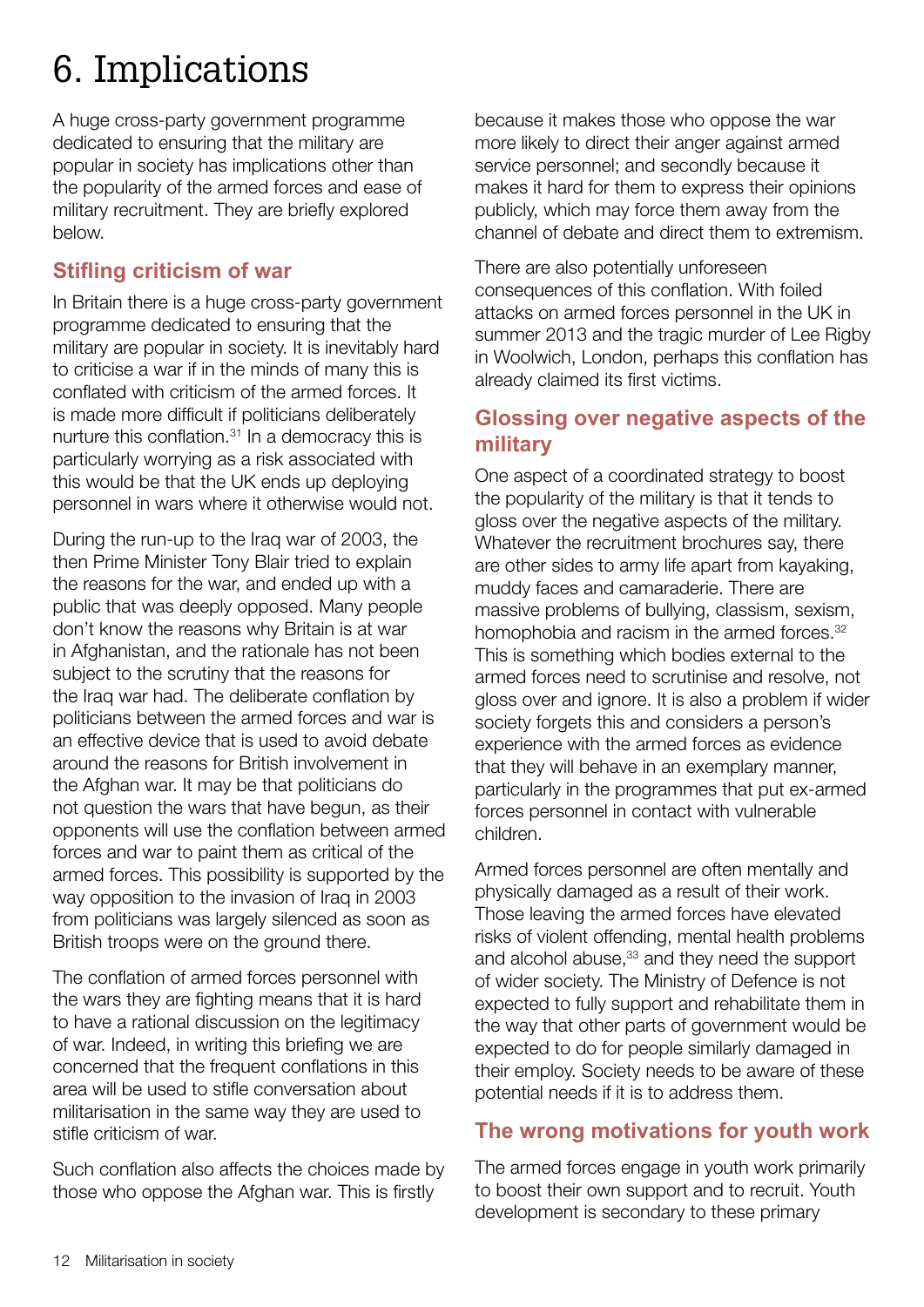goals, and is seen mainly as something that helps achieve them. The Defence *Youth engagement review* is clear that there is significant potential to do more youth engagement, and be more effective at awareness and recruitment, *if the armed forces can emphasise the development outcome.*

It is worth noting that this is significantly different to what the Ministry of Defence says publicly, where youth development is very much to the fore.34

If the armed forces' first priority in delivering youth work is not the welfare and development of the young people involved, surely it is reasonable to question whether they can deliver youth work with outcomes comparable to those for whom development is the main motivation. If we want youth work to be done, surely we would be better served by placing our children and spending government money with those for whom our children's best interests are the first priority.

If the priorities of the Ministry of Defence for doing youth work are to boost support for the military and recruit, Ministry of Defence youth work will surely seek to bias young people's ability to think critically about the military and their views on joining the armed forces. This is a cause for concern. Despite what Michael Gove says, many people in Britain would still prefer their children to be educated primarily by teachers, rather than by soldiers.

## **The danger of becoming an overly militarised society**

There are states that have a significantly more militarised society than Britain. Probably the most relevant two are Israel and the USA. Both these countries are highly commercially developed, have significant domestic arms industries and are regular military allies of Britain. The US military in particular has a big influence on British military thinking, which is part of the "special relationship" between the two nations.

In Israel and the USA the military are often present in everyday life throughout society.35 Authoritarian military values are respected, and the public is more generally inclined to take a militaristic approach to resolving fears about its security.

There are dangers associated with normalising the presence of soldiers. One of the things that soldiers ultimately represent is the use of mass extreme violence in war. Murder is a crime in national and international law. Organised killing in the form of war is only undertaken as an extreme last resort. The Quaker position is that if you resort to killing, you have failed in your human duty. The image presented of the armed forces when they appear publicly deliberately draws attention away from the fundamental requirement which demands that young people kill other people, focusing instead on discipline. There is a danger that this means that people forget the violence associated with the military; this reduces the opposition to violence and facilitates its use.

Quakers visiting from other countries ask us why so much of the British public appears to be unaware of militarisation. They, and others with direct experience of authoritarian or military government, recent internal conflict in their country or a military coup, are wary or even fearful of a military presence on the streets or as part of a domestic security force and tend to view it as a malaise. If society is unconditionally supportive of the armed forces, it may be unable to weigh up the behaviour of the armed forces effectively if they behave in a way that is detrimental to society.

Do we want to live in a militarised society? Or at the very least, will we get to choose?

## **Failure to support members of the armed forces properly**

Recognising and supporting the armed forces is used as the cover that will make militarism popularly acceptable. If the general public realise that their desire to support members of the armed forces is being used to aid recruitment and boost military spending, they may feel exploited, and that will affect the recognition and support available to the armed forces.

Supporting members of the armed forces whose mental and/or physical health has been damaged by war is costly. It is apparent from the reports and from the military covenant papers that the government has published that the government is not willing to spend the billions of pounds a year that it would cost to care properly for members of the armed forces whose lives are severely damaged by war.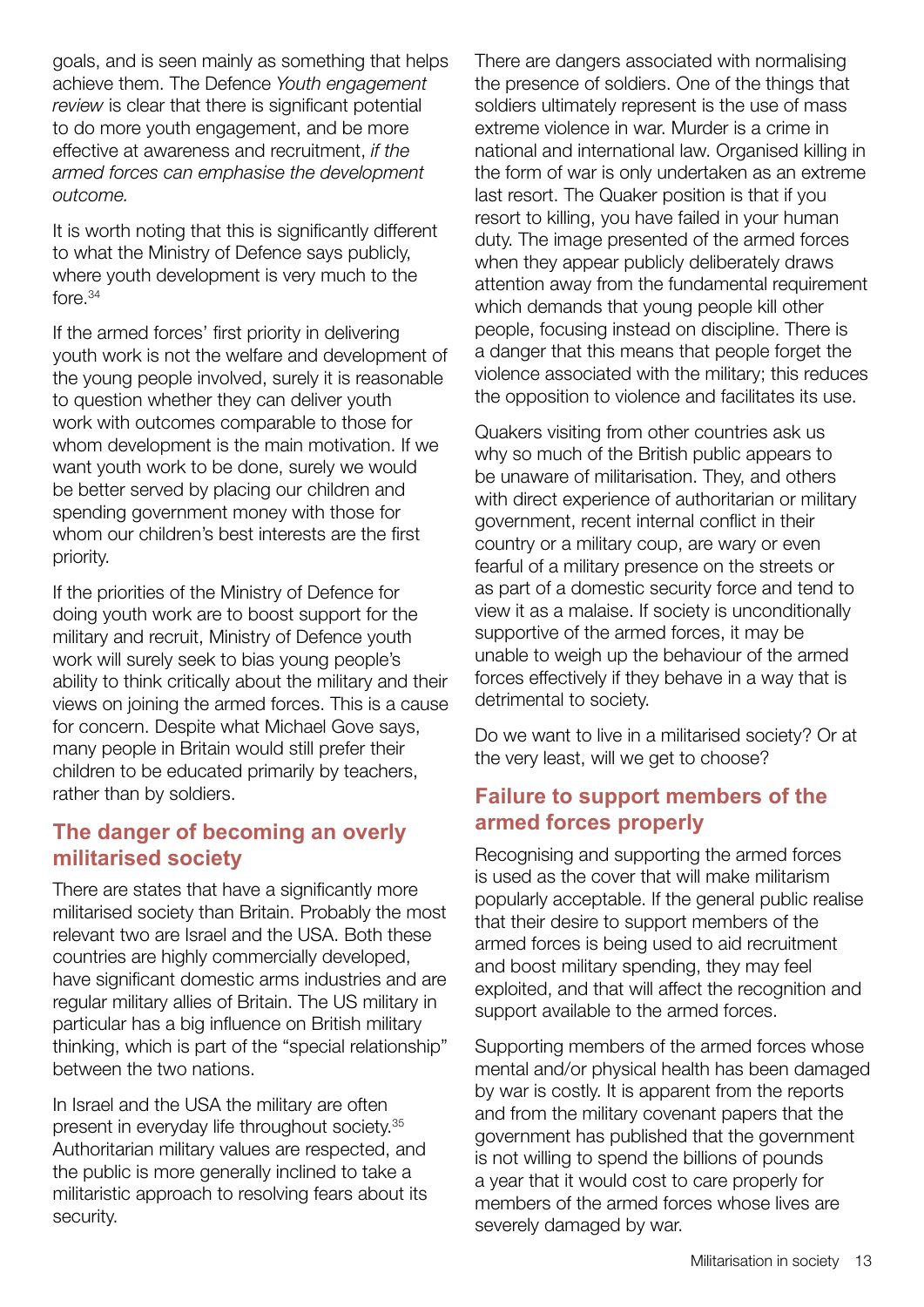## **Undemocratic use of funds**

The programme of militarisation has been masterminded by the Ministry of Defence. *Future reserves 2020* and the Defence *Youth engagement review* both illustrate areas of Ministry of Defence expenditure which have explicit aims of making the public willing to spend money on the Ministry of Defence. There would be an outcry if the Department of Transport or any other branch of government ran a scheme to make the public more willing to fund it, especially in the current climate of extreme public sector cuts. So why is there no concern when the Ministry of Defence does?

## **How far will the military establishment go to ensure public support?**

At the core of the *National recognition of our armed forces* report, *Future reserves 2020* and the Defence *Youth engagement review* is the desire to ensure public support for the military. All of these documents are public yet they openly discuss manipulating public opinion to support the military.

*Future reserves 2020* is the report most focused on the operational ability of the military. It repeatedly refers to the ability of reserves to maintain "Society's understanding of the reasons for continuing to invest in Defence." It is conceivable that it is prioritising influencing public opinion over the military effectiveness of reserves, given its belief in the effectiveness of reserves on influencing public opinion, and its principal recommendation of dramatically increasing the numbers of reserves.

*Future reserves 2020* also states that a "greater perceived existential threat to a nation raises tolerance for the use of Reserves" and that "in the absence of an existential threat, some nations have successfully synthesised this narrative."

This is the most blatant expression of the need to ensure a constant fear of an imagined enemy to establish permanent public support for the military. If the military establishment were to have the full support of all major political parties to manipulate public opinion, could and would it influence or create a narrative around a perceived existential threat to the UK solely to ensure military support? This strategy was clearly engaged during the run-up to the Iraq war,36 and recent signs indicate the military have few qualms about doing so.37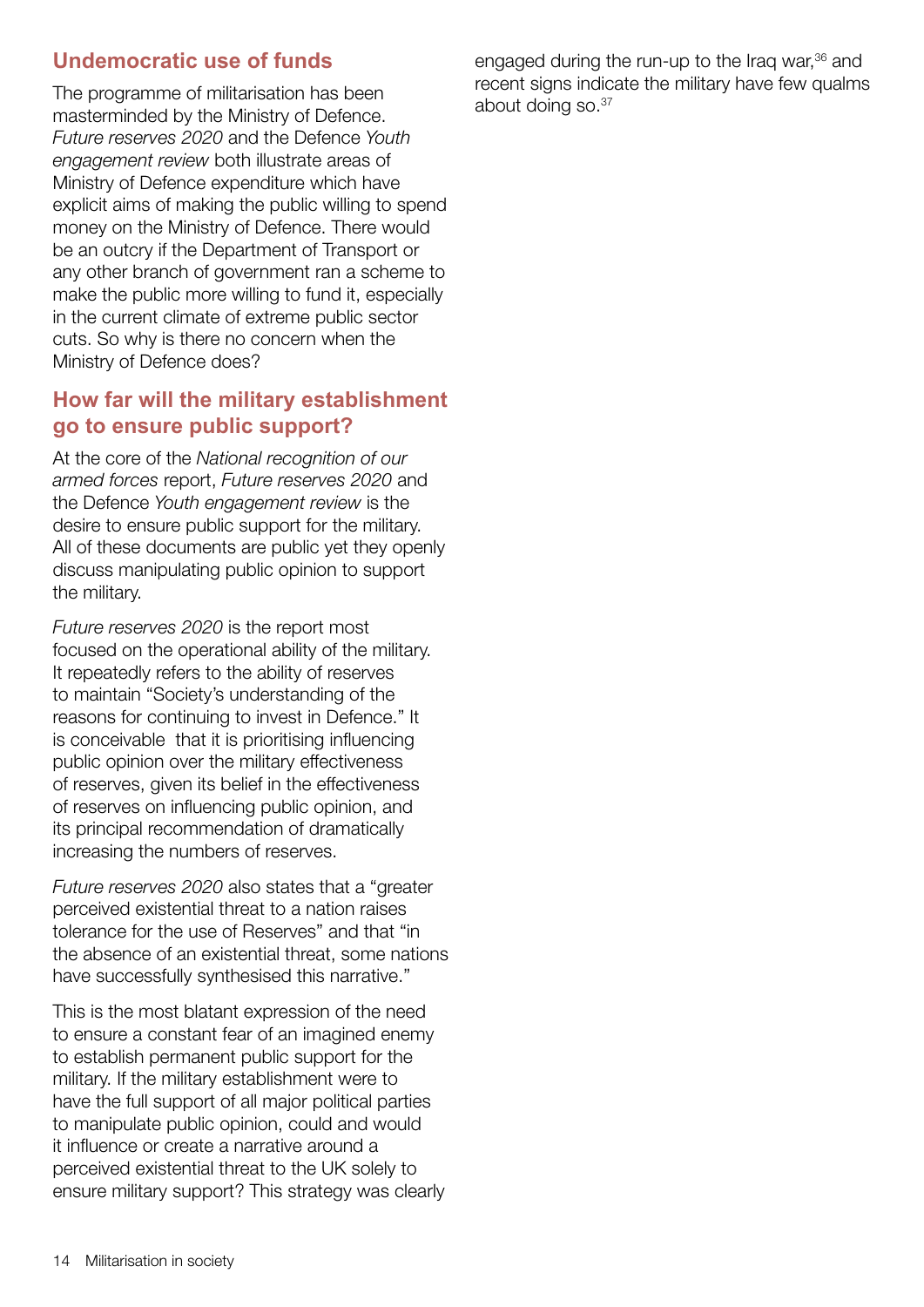## 7. Closing remarks

Many people are not aware that militarisation is happening in Britain, and even fewer know that there is a government strategy behind it. Even fewer people are aware of the problems that it poses.

Quaker Peace & Social Witness hope that everyone who reads this briefing – whatever their political or religious position – will be able to see at least some of the causes for concern around militarisation. We hope that the briefing can start a wider conversation about militarisation, and that it can lead to appropriate awareness and scrutiny, as is appropriate in a democracy.

Sam Walton, February 2014

Secretary to Peace, Education, Campaigning and Networking subcommittee of Quaker Peace & Social Witness.

*Soldiers from 676 Squadron, Army Air Corps stand at ease during a Remembrance Day Ceremony in Andover, Hampshire. Photo: Crown Copyright*